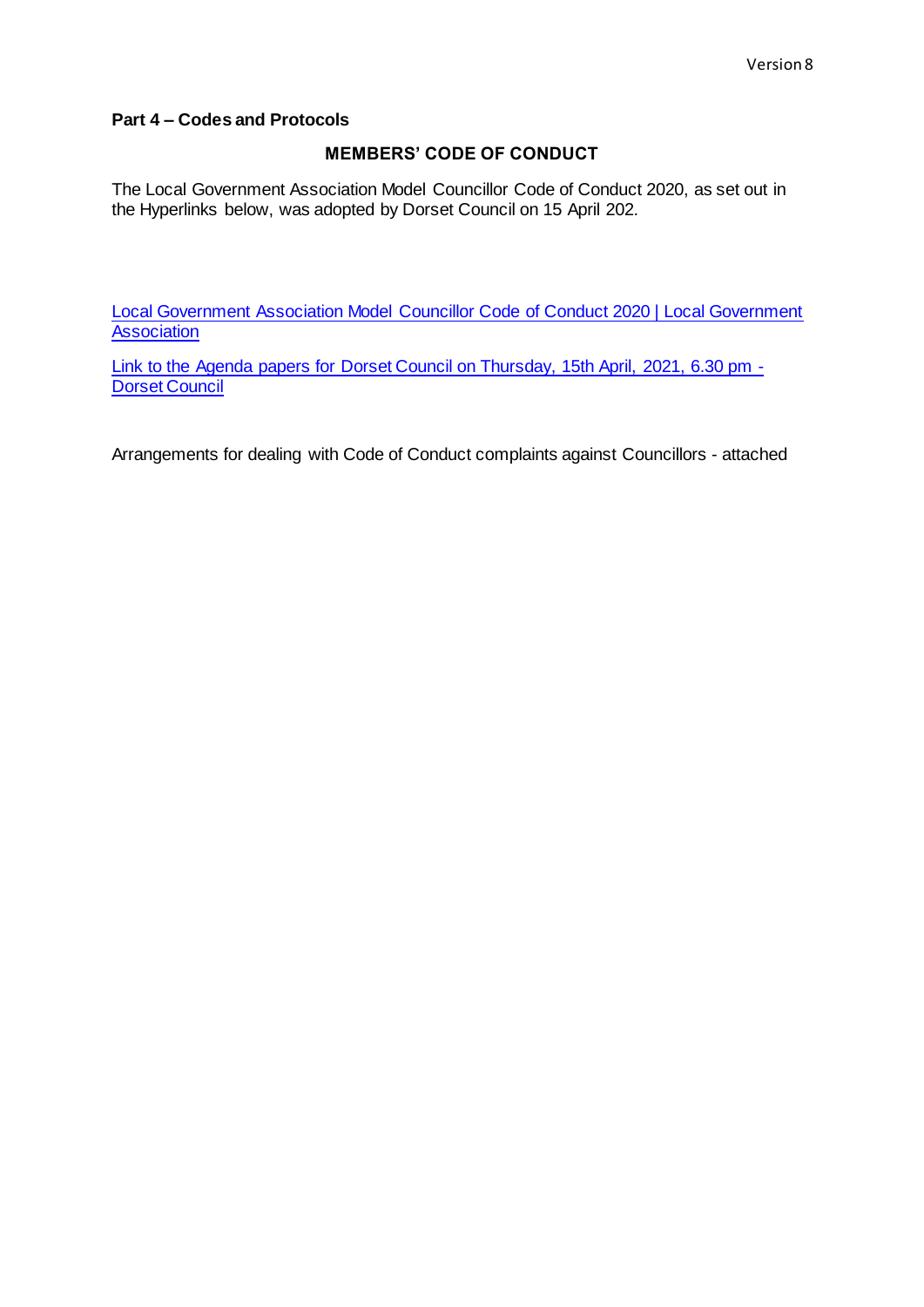# **Arrangements for dealing with Code of Conduct complaints against Councillors**

## **What is a Code of Conduct complaint?**

Dorset Council has adopted a code of conduct for its Councillors (also known as Members) and Co-opted Members, which is available for inspection on the council's website and on request from the Monitoring Officer.

Each of the parish and town councils in Dorset have adopted a Code of Conduct for their Councillors and Co-opted Members which they publish on their own website.

A Code of Conduct complaint is one that alleges that a Dorset Council or Dorset parish or town Councillor or Co-opted Member has failed to comply with their council's code of conduct.

Dorset Council is required to have arrangements in place to investigate and reach decisions about Code of Conduct complaints.

These arrangements set out:

- 1. who you can complain about
- 2. what you can complain about
- 3. what cannot be complained about
- 4. how to make a complaint
- 5. how Dorset Council will deal with such complaints

### **1. Who you can complain about?**

You can complain about Councillors and Co-opted Members of Dorset Council or any Town or Parish Council in the area of Dorset Council. A co-opted Member is a voting member of a council or one of its committees, who was appointed to their position rather than being elected.

### **2. What can you complain about?**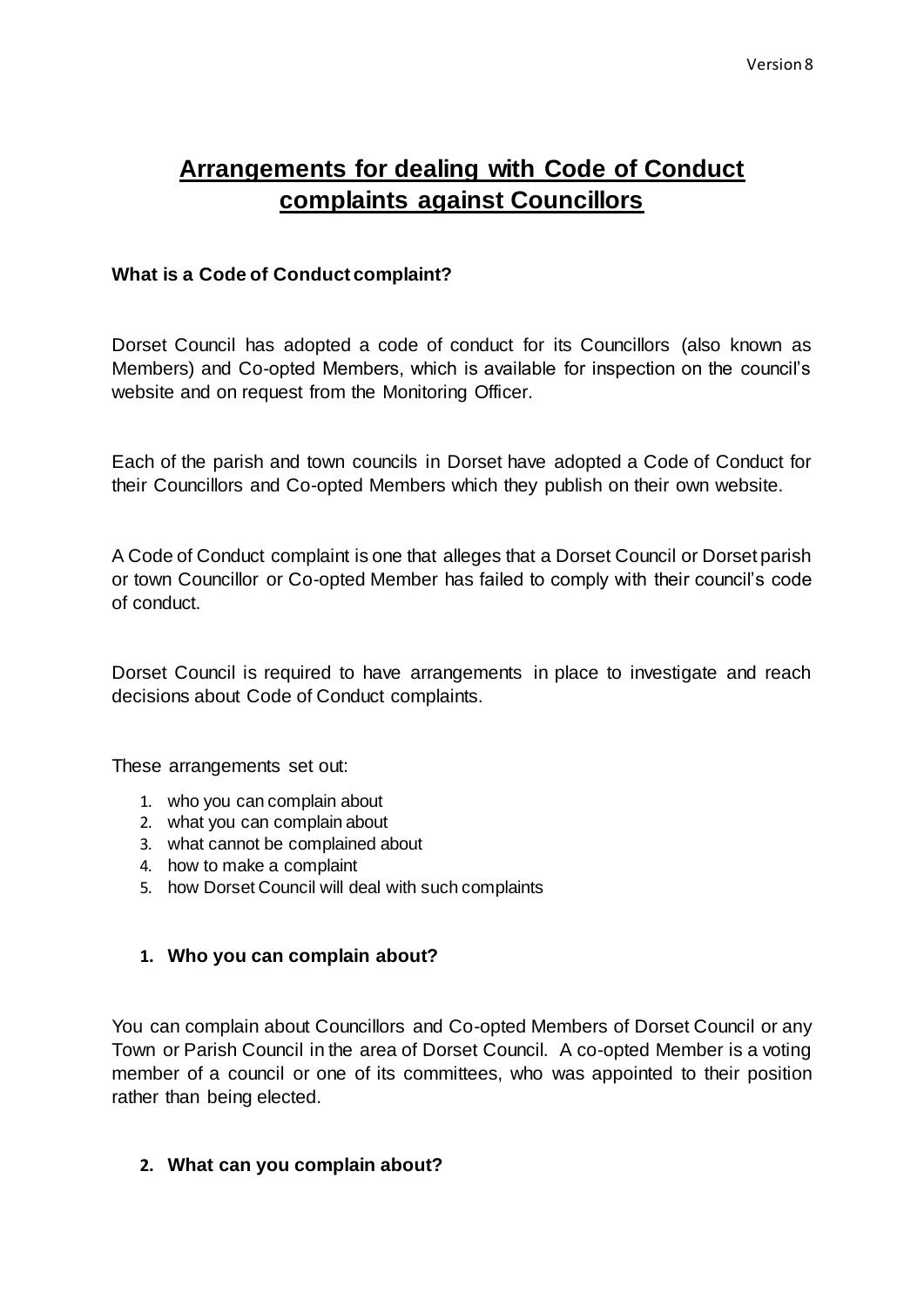You can complain about the conduct of current, individual Councillors or Co-opted Members.

The conduct complained of must be covered by the Code of Conduct and must have occurred during the Councillor or Co-opted Members time in office.

The conduct complained of must have happened in the last 20 working days. It could be a one-off incident or the last incident in a series of connected events (if a series of connected events is complained of all the connected events may be considered as

part of the complaint even if some of the events are older than 20 working days). Only in exceptional circumstances will a complaint received outside the timeframe be considered.

Types of complaint alleging breach of Code of Conduct may include:

- unlawfully discriminating against someone
- failing to treat people with respect
- bullying any person
- intimidating any person involved in any investigation or proceedings about someone's misconduct
- doing something to prevent those who work for the authority from being unbiased
- revealing information that was given to them in confidence, or stopping someone getting information they are entitled to by law
- damaging the reputation of their office or authority, where the conduct is linked to their public role and not in their private capacity
- using their position improperly, to their own or someone else's advantage or disadvantage
- misusing their authority's resources
- allowing their authority's resources to be misused for the activities of a registered political party
- failing to register an appropriate interest correctly
- failing to register any gifts or hospitality (including its source) that they have received in their role as a member worth over £50.00.

### **3. What cannot be complained about under these arrangements?**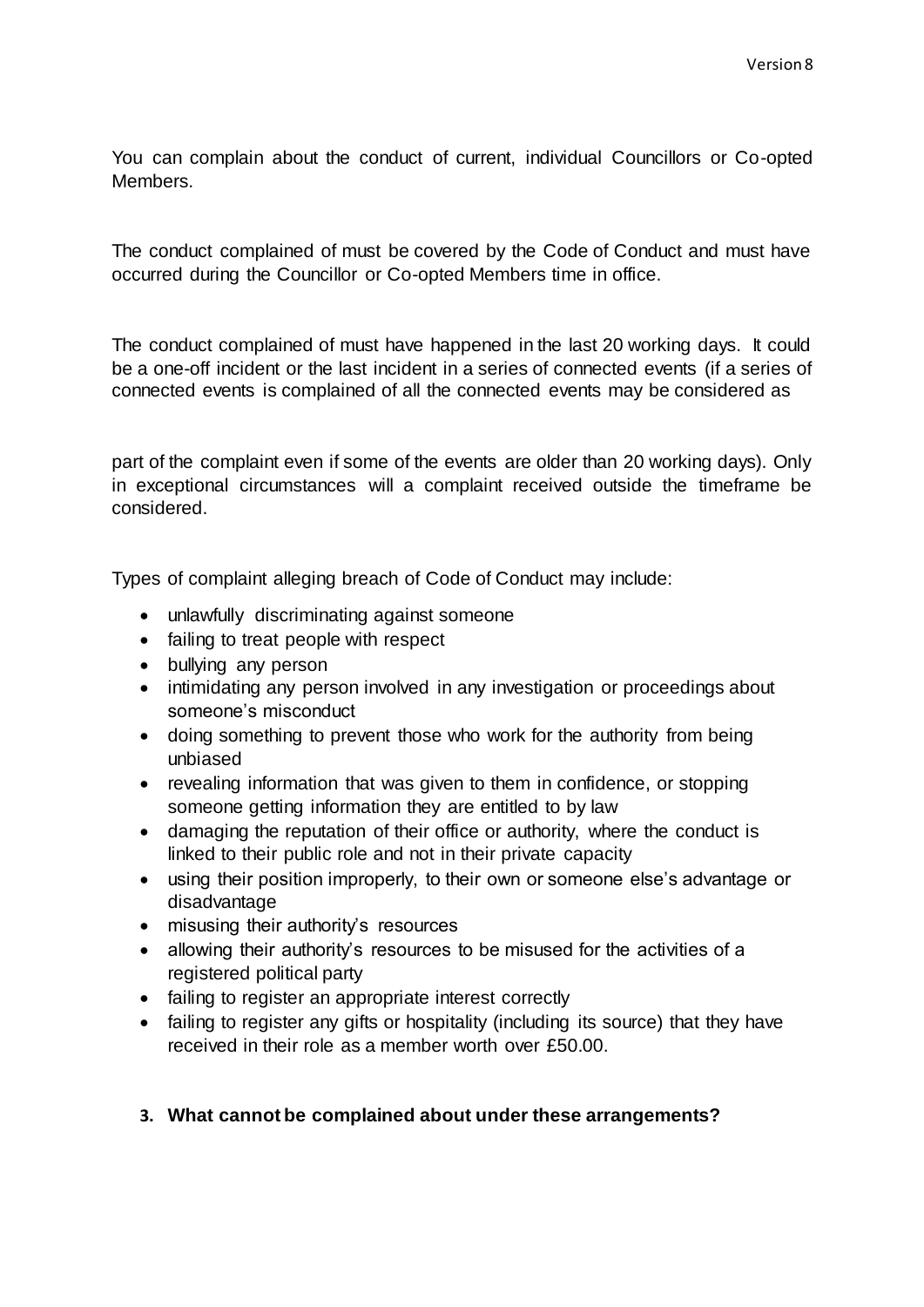The following types of complaint cannot be considered under these arrangements:

- Complaints about a Councillor or Co-opted Member who is no longer in office cannot be considered.
- Complaints about the conduct which happened before a Councillor or Coopted member were elected, co-opted or appointed to their council, or after they have resigned or otherwise ceased to be in office cannot be considered.
- Complaints about a council as a whole or people employed by it cannot be considered under these arrangements.
- Complaints about dissatisfaction with a decision or action of a Council, one of its committees or employees, a service provided by a Council or a Council's procedures, cannot be considered under these arrangements.
- Complaints which relate to conduct (one-off incident or the last in a series of connected events) which happened over 20 working days ago, unless there are exceptional circumstances.
- Where the complaint alleges criminal conduct (including failure to register or declare a Disclosable Pecuniary Interest or voting at a council meeting where such an interest exists), this is a matter for the police and cannot be dealt with under the Code of Conduct. The Monitoring Officer will consider whether it is appropriate to refer to the Police. No further action will be taken in relation to such complaints until any related criminal/regulatory investigation, proceedings or processes have been concluded. Complainants may refer criminal allegations directly to the Police.

### **4. How to make a complaint**

Complaints must be submitted in writing to Dorset Council's Monitoring Officer using the [Code of Conduct complaint form.](https://www.dorsetcouncil.gov.uk/your-council/comments-compliments-and-complaints.aspx)

You will need to set out details of your complaint including:

- identify the Councillor(s) or Co-Opted Member(s) complained about
- the conduct that caused you to complain
- what part of the code of conduct do you think has been breached
- when the incident complained of took place
- what remedy you are asking for

It is very important that you set your complaint out fully and clearly and provide all the information at the outset.

For complaints concerning the conduct of a parish or town councillor you will also be asked if you have raised your complaint with the clerk of the council and what attempts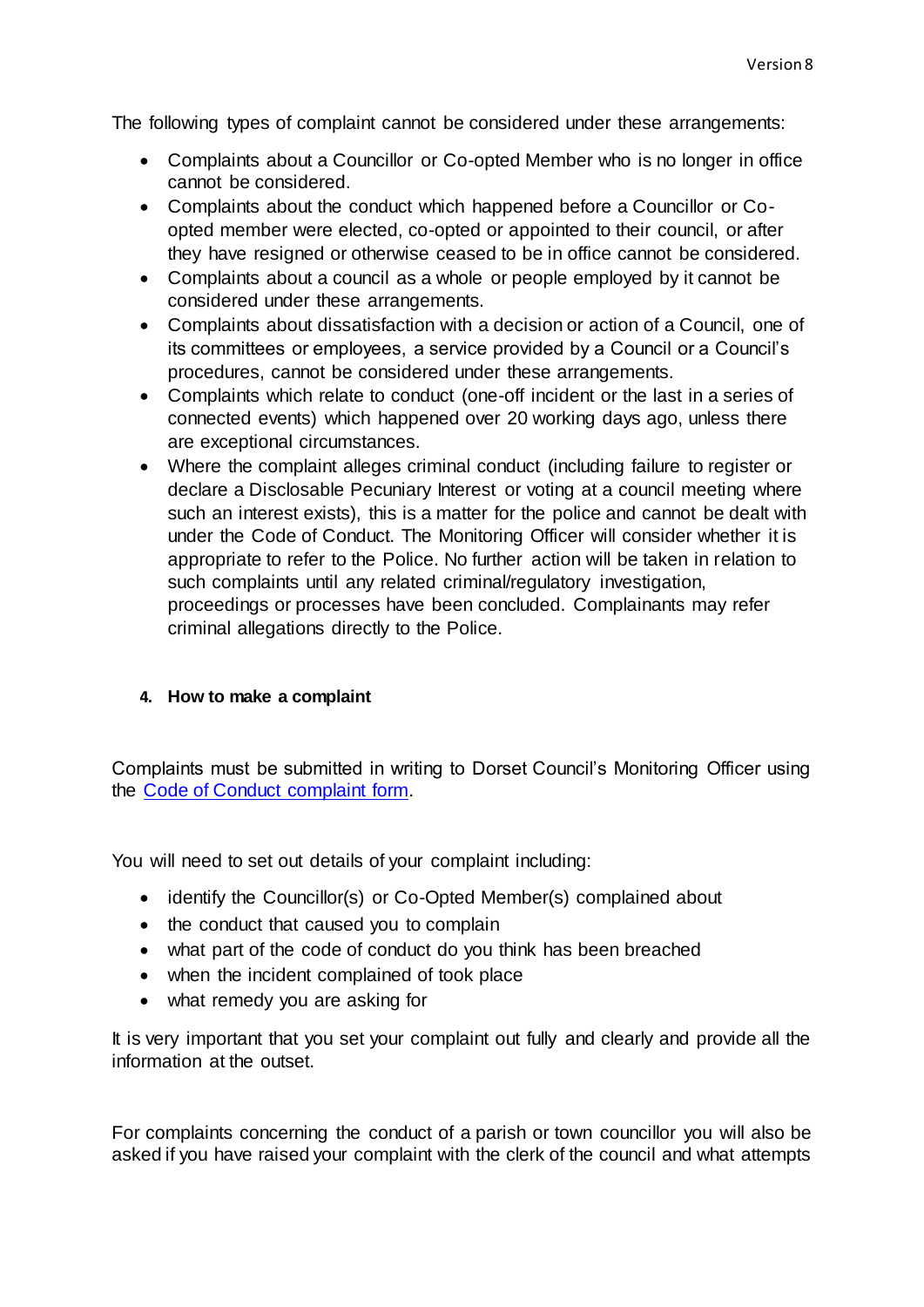have been made to resolve your complaint before submission of a complaint to the Monitoring Officer.

When complete, your form should be sent to the Monitoring Officer:

E-mail: [councillorcomplaints@dorsetcouncil.gov.uk](mailto:jonathan.mair@dorsetcouncil.gov.uk)

The Monitoring Officer will not normally consider a complaint unless it is in writing and a complaint form has been received. This is to ensure that all of the relevant information is provided and, where necessary, consent to share information has been obtained so that the complaint can be processed.

If you do not have access to the internet or have difficulty completing the form, please contact 01305 224181 for assistance.

Where a complaint is made against more than one councillor, a separate complaint form must be completed in respect of each councillor.

If you are making the complaint on behalf of a number of individuals, please nominate one person as the single point of contact to whom all correspondence will be addressed.

#### **Before you complain**

Before you send us your complaint, you should be aware that anonymous complaints will not normally be investigated.

You may request that your identity is withheld but this will only be agreed by the Monitoring Officer in exceptional circumstances. The Monitoring Officer has to balance the right of the Councillor complained of to properly understand the complaint against them and respond to it, with your rights as Complainant. This normally means that the Councillor will need to be told who is making the complaint. You will be informed if your complaint cannot be investigated without disclosing your identity and be provided with the opportunity to proceed or withdraw your complaint.

### **5. How Dorset Council will deal with complaints**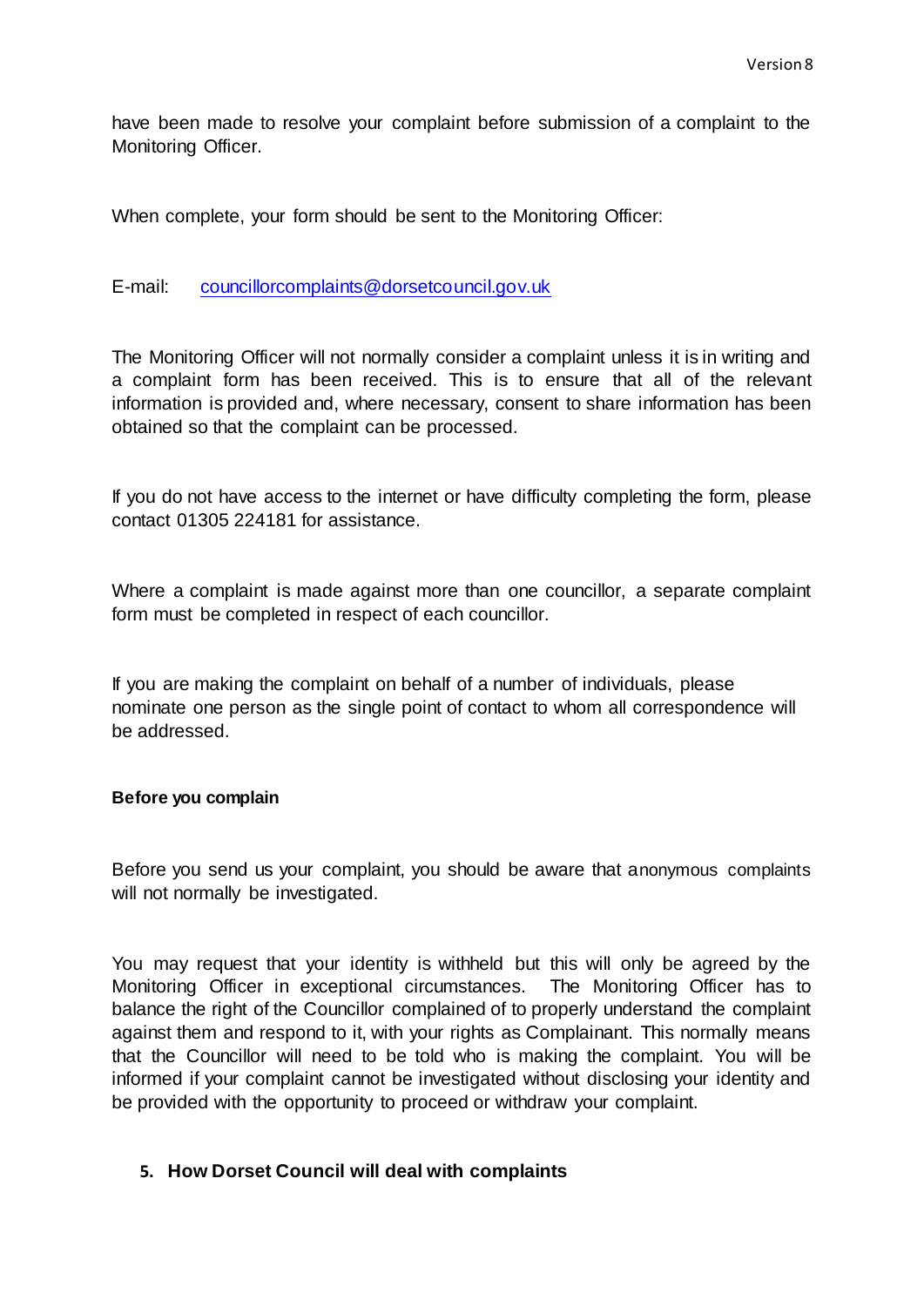# **Initial Check**

The Monitoring Officer will check that your complaint is covered by these arrangements and consult with an Independent Person before making a decision.

(An Independent Person is someone appointed by the Council to give an independent view on complaints about councillors and co-opted members. They are not employed by the council and act voluntarily. An independent person must be consulted by the Council before it makes its decision on an allegation that it has decided to investigate. The Independent person is also available to be consulted by a councillor or co-opted member if their behaviour is the subject of a complaint.)

The initial checks are:

- Is the complaint about a current, individual Councillor or Co-opted Member
- Is the conduct complained of is covered by the council's Code of Conduct?
- Did the conduct complained of occur during the Councillor or Co-opted Members time in office?
- Did the conduct complained of happened in the last 20 working days (one-off incident or the last incident in a series of connected events even if some of them are older than 20 working days) and/or whether there are any exceptional circumstances for considering a complaint received outside this timeframe.
- Is the complaint about criminal conduct.

Within 5 working days of receiving your complaint the Monitoring Officer will write to you to acknowledge receipt of your complaint and confirm if it is covered by the complaint process or not.

If the complaint is covered by the complaint process, then within 5 working days of receiving your complaint the Monitoring Officer will also write to the Councillor or Coopted Member with details of the complaint. In exceptional circumstances, the Monitoring Officer may keep your identity confidential if considered necessary or may

delay notifying the Councillor or Co-opted Member of the investigation where this may prejudice the investigation.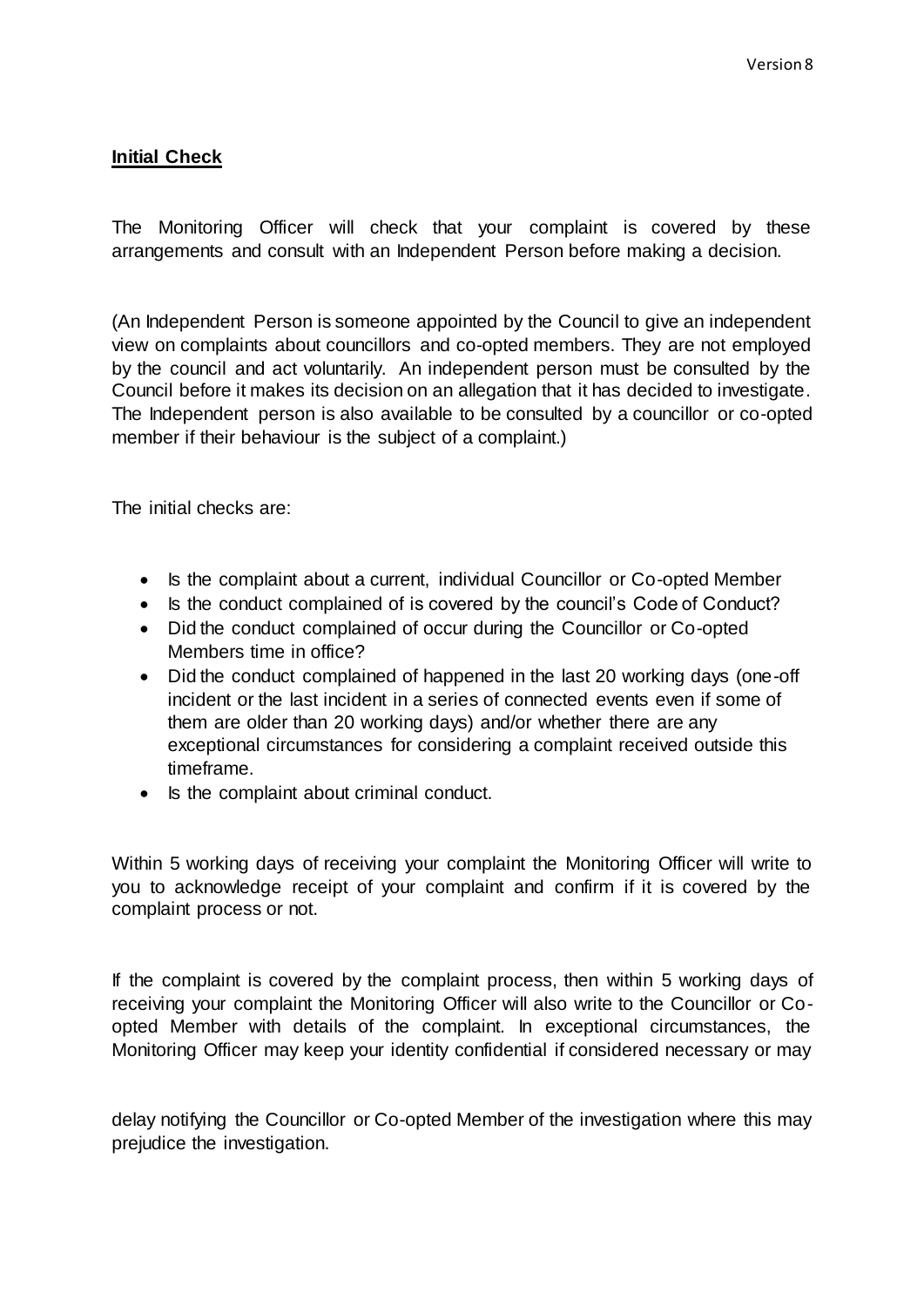The Councillor or Co-Opted Member will be invited to respond within 5 working days, or longer at the discretion of the Monitoring Officer, including providing details of witnesses and relevant information and documents.

The Councillor or Co-Opted Member will be advised of their right to seek the views of the Independent Person throughout the process and contact details will be provided.

## **Monitoring Officer Assessment**

At this stage the complaint is confidential. You and the Councillor or Co-Opted Member complained of are asked not to disclose information about the complaint to anyone else.

The Monitoring Officer will consider the complaint and after consultation with an Independent Person (either in person or electronically), take a decision:

### **1. That no further action should be taken, and the complaint is dismissed.**

Where a complaint is dismissed the case is closed and a letter will be sent to you and the Councillor or Co-opted Member complained of with an explanation for the decision. (Where the complaint relates to a town or parish Councillor or Co-opted Member the Monitoring Officer will also write to the town or parish clerk with the decision). The Councillor or Co-Opted Member has the option to request that details of the complaint and outcome be published. If not, details of the complaint remain confidential. The decision is final and there is no right of appeal.

Below are some examples of circumstances where no further action may be appropriate:

• The complaint is the same or substantially the same as a complaint previously dealt with and there is nothing further to be gained;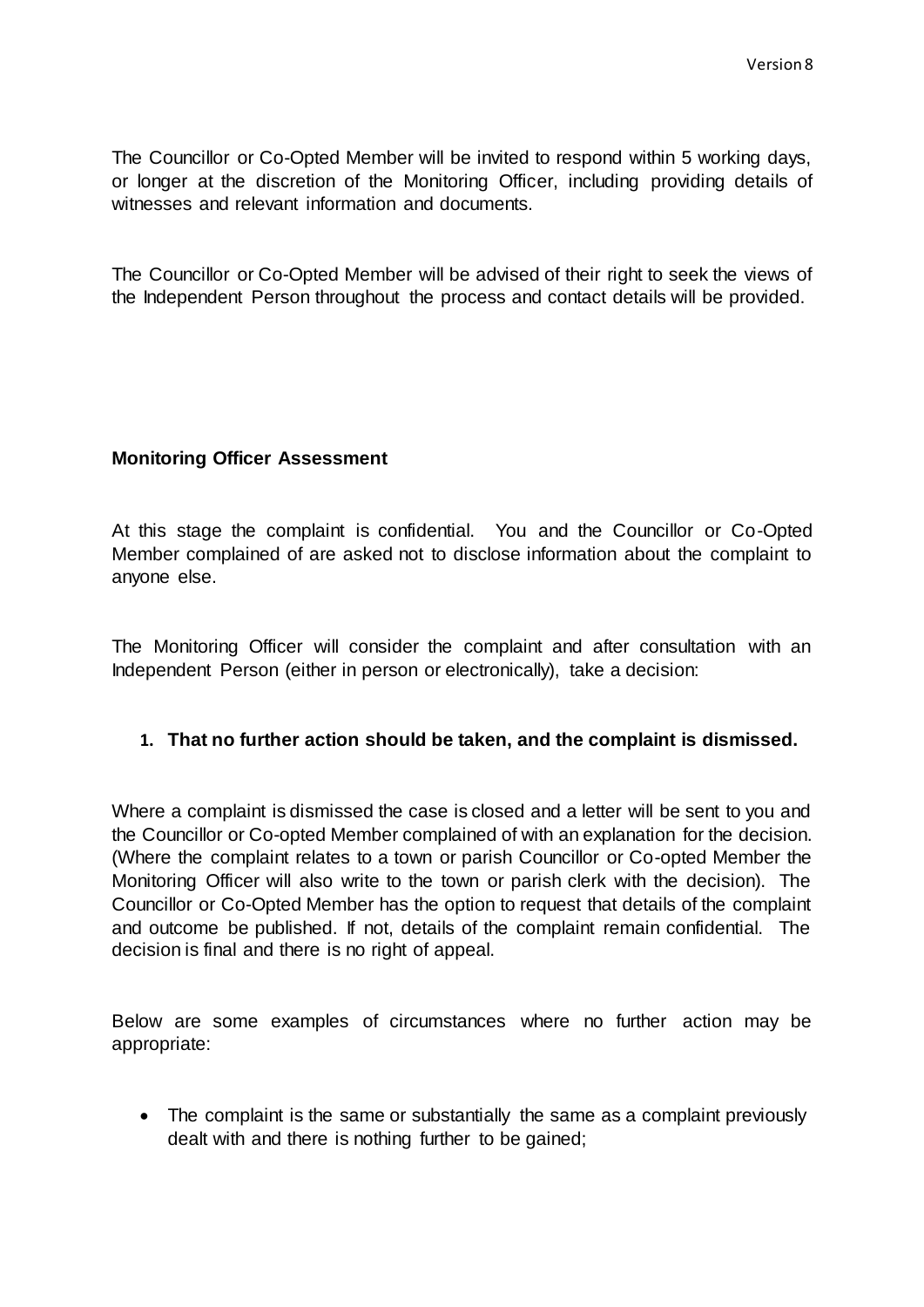- The complaint is trivial or discloses such a minor or technical breach of the Code that it is not in the public interest to pursue
- The complaint is or appears to be malicious, politically motivated, tit-for-tat or otherwise submitted with an improper motive and the complaint is not considered to disclose sufficiently serious potential breaches of the Code to merit further consideration
- The councillor has provided a satisfactory remedy to the complaint
- There is evidence to suggest a potential breach of the Code, but the circumstances do not warrant further action

# **2. Refer the complaint for local resolution (which might involve an apology or training or some other form of mediation)**

Where the Monitoring Officer considers a potential breach has occurred, they can decide to refer your complaint for informal resolution. This might include councillor training or referral to the political group leaders or the town or parish council or an apology.

Where the Monitoring Officer decides on local resolution you and the Councillor or Coopted Member complained of will be sent the decision with an explanation. (Where the complaint relates to a town or parish Councillor or Co-opted Member the Monitoring Officer will also write to the town or parish clerk with the decision).

The Councillor or Co-opted Member has the option to request that details of the complaint and outcome be published on the council's website. If not, details of the complaint remain confidential.

If the Councillor or Co-opted Member agrees with the local resolution and carries it out, the decision will be final, will conclude the complaint and there is no right of appeal.

If the Councillor or Co-opted Member does not agree with local resolution or fails to carry it out the Monitoring Officer will refer the complaint for investigation and inform you and the Councillor or Co-opted Member.

Below are some examples where local resolution may be appropriate:

- Less serious complaints where the Councillor or Co-opted Member wishes to put their actions right;
- A general breakdown in relationships at the Council where other action such as mediation might help;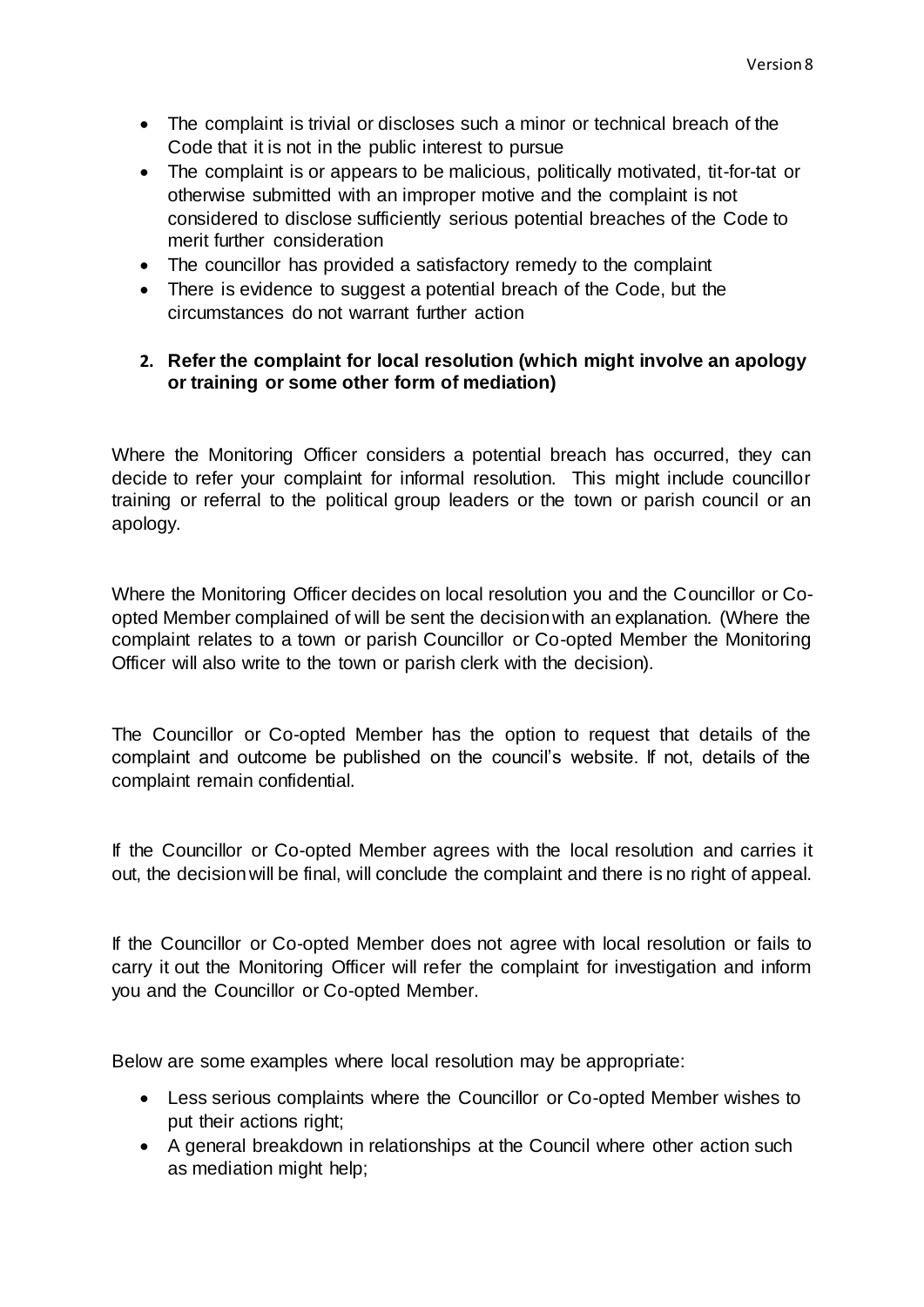- Complaints where the public interest in conducting an investigation does not justify the costs of such an investigation;
- Where there is a lack of experience or the Councillor or Co-opted Member may benefit from training or mentoring;
- Where the issue appears to be in the political arena and therefore appropriate for referral to a leader(s) of a political group to deal with;
- Where it appears that the town or parish council would be best placed to resolve the issue;
- Where there is the same alleged breach of the Code by many of the council's Councillors or C-opted Members, indicating a poor understanding of the Code and authority's procedures;

# **3. Refer the complaint for investigation**

Where the complaint has raised a potential breach, that the Monitoring Officer, in consultation with the Independent Person, decides:

- cannot be resolved by local settlement and / or
- is serious enough to warrant investigation,
- or where a Councillor or Co-opted Member has failed to agree or carry out local resolution,

the Monitoring Officer will appoint an investigator.

This could be an appropriately skilled council officer from this or another council, or an external investigator. The investigation will be proportionate and include interviews with everyone the investigator decides will help them assess the complaint and reach a conclusion on whether there has been a breach of the Code of Conduct.

The Monitoring Officer will write to notify you of the decision to refer your complaint for investigation, with an explanation. (Where the complaint relates to a town or parish Councillor or Co-opted Member the Monitoring Officer will also write to the town or parish clerk with the decision).

In exceptional circumstances, we may keep the identity of the complainant confidential if we agree it is necessary, or we may delay notifying the Councillor or Co-opted Member of the investigation where this may prejudice the investigation.

### **Investigation Report**

The Investigating Officer will prepare a report setting out: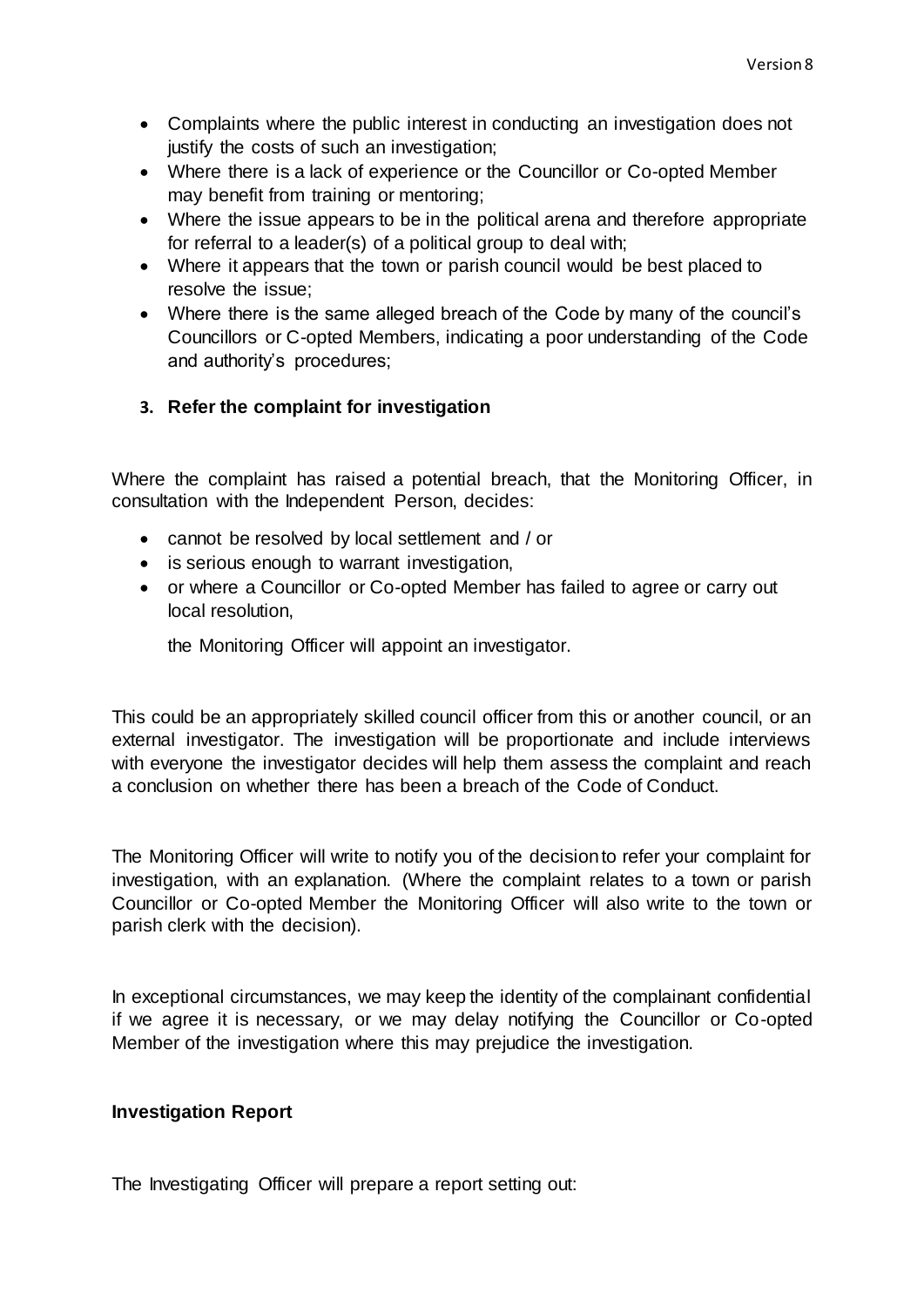- 1. the agreed facts;
- 2. any facts which are not agreed and the conflicting evidence; and
- 3. their conclusion on whether or not there has been a breach of the Code of Conduct.

The report will be supplied to you, the Independent Person and the Councillor or Coopted Member for any comments to be provided to the Investigating Officer within 10 working days.

The report will then be finalised and sent to the Monitoring Officer, Independent Person, you and the Councillor or Co-opted Member.

The Monitoring Officer will arrange a meeting of the Audit and Governance (Hearing) Sub-Committee.

#### **Meeting of the Audit and Governance (Hearing) Sub-Committee**

This will be a public meeting unless the Councillor or Co-opted Member request the hearing takes place in confidential session and the Committee agrees. The Investigating Officer will be invited to present their report. You and the Councillor or Co-opted Member, any representative or witnesses may be asked to attend and be questioned by the Committee. The Independent Person will be invited to attend for the Committee to seek their view before making a decision.

The Committee will decide whether there has been a breach of the Code of Conduct and, if so, what action is appropriate.

Within 5 working days of the hearing the Monitoring Officer will write to notify you and the Councillor or Co-opted Member of the Committee decision with reasons.

Where the Council makes a decision on an allegation of misconduct following a formal investigation, a decision notice will be published as soon as possible on our website, including a brief statement of facts, the provisions of the code engaged by the allegations, the view of the Independent Person, the reasoning of the decision-maker, and any sanction applied

The decision of the Hearings Sub-Committee is final and there is no right of appeal.